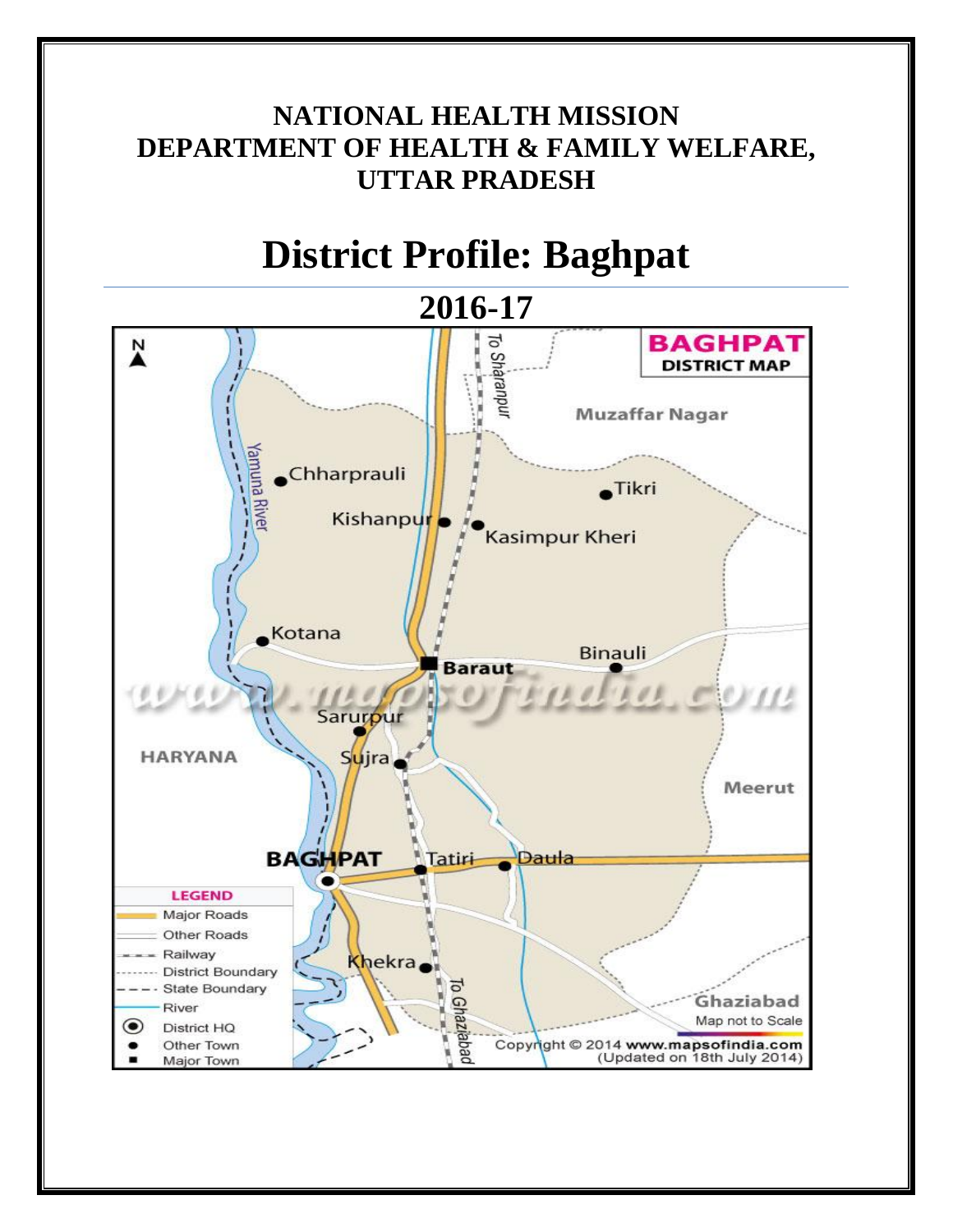# **District Profile:**

|                                                        | <b>Baghpat</b> | <b>Uttar Pradesh</b> |
|--------------------------------------------------------|----------------|----------------------|
| Rural Population (In lakhs) (Census 2011)              | 10.28          | 1551.11              |
| Number of Districts (RHS 2014)                         | $1(Block-06)$  | 75                   |
| Number of Sub District (Tehsil/Taluka etc.)Census 2011 | 03             | 312                  |
| Number of Villages (RHS 2014)                          | 315            | 106704               |
| Number of District Hospitals (RHS 2014)                | 01             | 160                  |
| Number of Community Health Centres (RHS 2014)          | 07             | 773                  |
| Number of Primary Health Centres (RHS 2014)            | 21             | 3497                 |
| Number of Sub Centres (RHS 2014)                       | 200            | 20521                |

# **Demographic Profile**

| <b>Indicator</b>                                   | <b>Baghpat</b> | <b>Uttar Pradesh</b> |
|----------------------------------------------------|----------------|----------------------|
|                                                    |                |                      |
| Total Population (In Crore) (Census 20012011)      | 0.13           | 19.96                |
| Decadal Growth (%) (Census 2001)                   | 11.9           | 20.09                |
| Crude Birth Rate (SRS 2014)                        | 22.1           | 27.2                 |
| Crude Death Rate (SRS 2014)                        | 9.5            | 7.7                  |
| Natural Growth Rate (SRS 2014)                     | 12.6           | 19.5                 |
| Sex Ratio (Census 2011)                            | 861            | 908                  |
| Child Sex Ratio (Census 2011)                      | 841            | 899                  |
| Schedule Caste population (In Crore) (Census 2001) | 0.014          | 3.51                 |
| Schedule Tribe population (in crore) (Census 2001) | 0.0            | 0.011                |
| Total Literacy Rate (%) (Census 2011)              | 72             | 69.72                |
| Male Literacy Rate (%) (Census 2011)               | 82             | 79.24                |
| Female Literacy Rate (%) (Census 2011)             | 60             | 59.26                |

## **Status of Health Indicators**

| <b>Indicators</b>               | <b>Baghpat</b> | <b>Uttar Pradesh</b>   |                        | % Decline<br>(MH) |
|---------------------------------|----------------|------------------------|------------------------|-------------------|
| <b>Infant Mortality Rate</b>    | 52             | 71<br>$(SRS-2006)$     | 50<br>$(SRS-2014)$     | 29.57%            |
| <b>Neo-Natal Mortality Rate</b> | 35             | 46<br>(SRS 2006)       | 35<br>$(SRS-2014)$     | 23.91%            |
| <b>Maternal Mortality Ratio</b> | 151            | 440<br>$(SRS 2004-06)$ | 285<br>$(SRS 2011-13)$ | 35.22%            |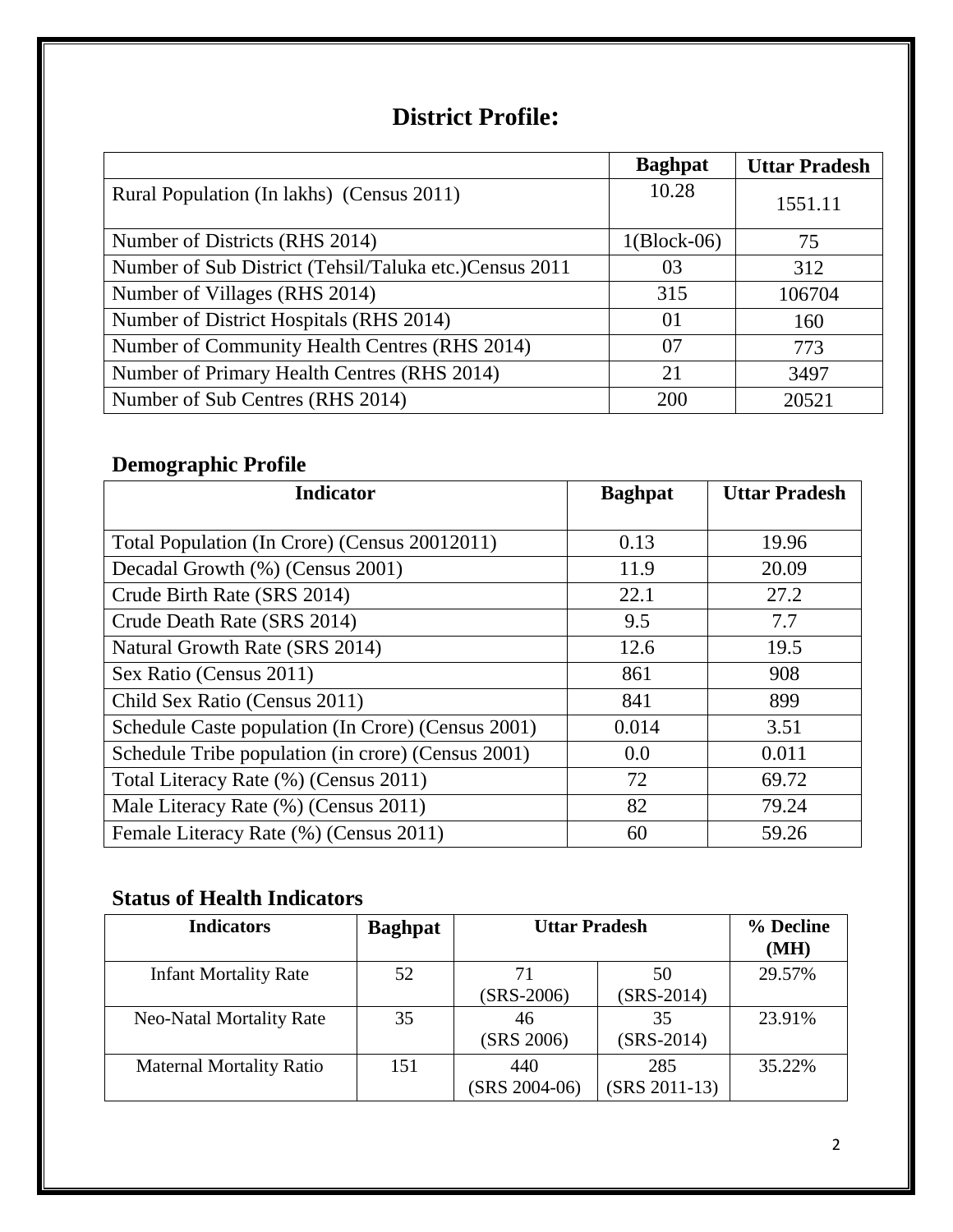| <b>Total Fertility Rate</b>      | 3.0 | 4.2<br>$(SRS-2006)$ | (SRS 2014)       | 26.19%  |
|----------------------------------|-----|---------------------|------------------|---------|
| <b>Under-five Mortality Rate</b> | 70  | Q.<br>(SRS 2008)    | 64<br>(SRS 2013) | 29.67 % |

# **Progress under Health Systems Strengthening**

| SI.<br>N <sub>0</sub> | <b>Activity</b>                 |                                                                                                                                                                                                                                               |                                                                                                 | <b>Status</b>    |                                                             |                                                                |
|-----------------------|---------------------------------|-----------------------------------------------------------------------------------------------------------------------------------------------------------------------------------------------------------------------------------------------|-------------------------------------------------------------------------------------------------|------------------|-------------------------------------------------------------|----------------------------------------------------------------|
| $\mathbf{1}$          | 24x7 PHCs                       | Out of 21, only 3 PHCs are functioning on 24x7 basis.                                                                                                                                                                                         |                                                                                                 |                  |                                                             |                                                                |
| $\overline{2}$        | Functioning as<br><b>FRUs</b>   |                                                                                                                                                                                                                                               | Only 04 Facilities (01 DH, 0 SDH and 3 other level CHC and others<br>level) are working as FRUs |                  |                                                             |                                                                |
| 3                     | <b>ASHAs Selected</b>           | 852 ASHAs have been engaged<br>(852 have been trained in 1 <sup>st</sup> Module, and .789 ASHAs are trained upto<br>5 <sup>th</sup> Module and 786 ASHAs trained in Round-1 & 767 ASHAs trained<br>in Round-2 of $6^{th}$ & $7^{th}$ Modules) |                                                                                                 |                  |                                                             |                                                                |
| $\overline{4}$        | Contractual<br>appointments     |                                                                                                                                                                                                                                               | Human Resource (HR) has been approved.                                                          |                  | 14, SNs 24, ANMs 73, LTs 8, Pharmacists 0, others)          | (Medical Officers (MBBS) - Specialist 9, AYUSH Mos/ Physicians |
| 5                     | Rogi Kalyan<br>Samiti           |                                                                                                                                                                                                                                               | 7 facilities (01 DH,06 CHCs) have been registered with RKS.                                     |                  |                                                             |                                                                |
| 6                     | <b>VHSNCs</b>                   |                                                                                                                                                                                                                                               |                                                                                                 |                  | Out of 315 villages, 237 villages constituted VHSNCs.       |                                                                |
| 7                     | <b>DLVMCs</b>                   |                                                                                                                                                                                                                                               | Completion of 01 DLVMC has been reported.                                                       |                  |                                                             |                                                                |
| 8                     | <b>VHNDs</b>                    | 12092 were held during 2015-16.                                                                                                                                                                                                               |                                                                                                 |                  |                                                             |                                                                |
| 9                     | <b>ERS</b>                      | 17 (102-Type) & 11 (108-Type) are operational.                                                                                                                                                                                                |                                                                                                 |                  |                                                             |                                                                |
| 10                    | <b>MMU</b>                      | An approval of 0 Mobile Medical Units (MMU) has been given to the<br>District.                                                                                                                                                                |                                                                                                 |                  |                                                             |                                                                |
| 11                    | Ambulance                       |                                                                                                                                                                                                                                               |                                                                                                 |                  | An approval of 0 ambulances has been given to the District. |                                                                |
|                       |                                 | Facility                                                                                                                                                                                                                                      |                                                                                                 | New Construction |                                                             | Renovation/Up gradation                                        |
|                       |                                 |                                                                                                                                                                                                                                               | Sanctioned                                                                                      | Completed        | Sanctioned                                                  | Completed                                                      |
|                       |                                 | Maternity<br>wing                                                                                                                                                                                                                             |                                                                                                 |                  | $\boldsymbol{0}$                                            | $\theta$                                                       |
| 12                    | Infrastructure<br>Strengthening | Drug<br>Ware<br>House                                                                                                                                                                                                                         | 1                                                                                               |                  | $\theta$                                                    | $\Omega$                                                       |
|                       |                                 |                                                                                                                                                                                                                                               |                                                                                                 |                  |                                                             |                                                                |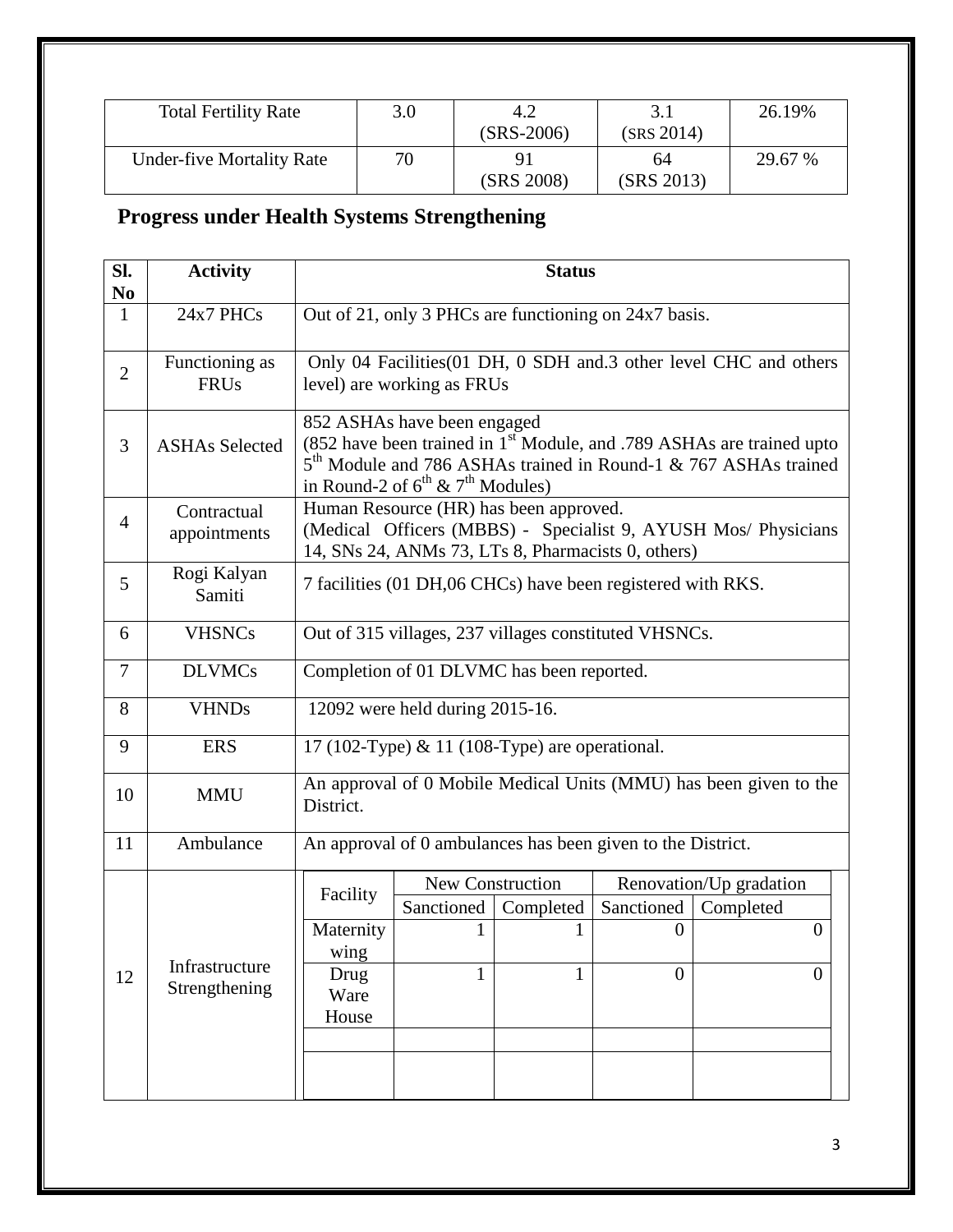|    |                   | Sick New Born Care unit (SNCU)               |  |
|----|-------------------|----------------------------------------------|--|
| 13 | New Born Care     | New Born Stabilization Unit (NBSU)           |  |
|    | Units established | New Born Care Corner (NBCC)                  |  |
|    |                   | <b>Nutrition Rehabilitation Center (NRC)</b> |  |

### **Physical Progress of Institutional Deliveries and JSY**

| Year        | <b>Institutional Deliveries</b> | <b>JSY</b> beneficiaries |
|-------------|---------------------------------|--------------------------|
| 2012-13     | 20522                           | 11664                    |
| 2013-14     | 15501                           | 11183                    |
| 2014-15     | 22938                           | 11464                    |
| $2015 - 16$ | 26157                           | 12334                    |
| 2016-17     | 9696                            | 4732                     |

### **1. Funds Released under NRHM** (in crores)

| Year         | <b>Allocation</b> | Release* | <b>Expenditure</b> |
|--------------|-------------------|----------|--------------------|
| 2012-13      |                   | 15.65    | 8.02               |
| 2013-14      | ---               | 16.11    | 9.45               |
| 2014-15      | 14.18             | 17.85    | 10.84              |
| $2015 - 16$  | 15.36             | 21.21    | 12.82              |
| <b>Total</b> |                   |          |                    |

\*Release figures for the F.Y. 2015-16 are updated on 31.03.2016 and provisional.

#### **NUHM**

### **A. Demographic Profile (As per Census 2011):**

|                | Total Population (In lakhs)                            | 13.03            |
|----------------|--------------------------------------------------------|------------------|
| $\overline{2}$ | Urban Population (In lakhs)                            | 2.75             |
| 3              | Urban Population as percentage of total population     | 21.1             |
| $\overline{4}$ | Urban slum population (in lakhs)                       | 0.87             |
| 5              | Slum population as percentage of urban population      | 16.19            |
| 6              | Number of Metro cities                                 | $\theta$         |
| 7              | Number of Million + cities $(> 10$ lakh population)    | $\theta$         |
| 8              | Number of cities with 1 to 10 lakh population          | $\left( \right)$ |
| 9              | Number of towns with less than 1 lakh but more than 50 |                  |
|                | thousand population                                    |                  |
|                | Number of State HQs/District HQs which have population |                  |
| 10             | between 50 thousand to 30 thousand                     |                  |